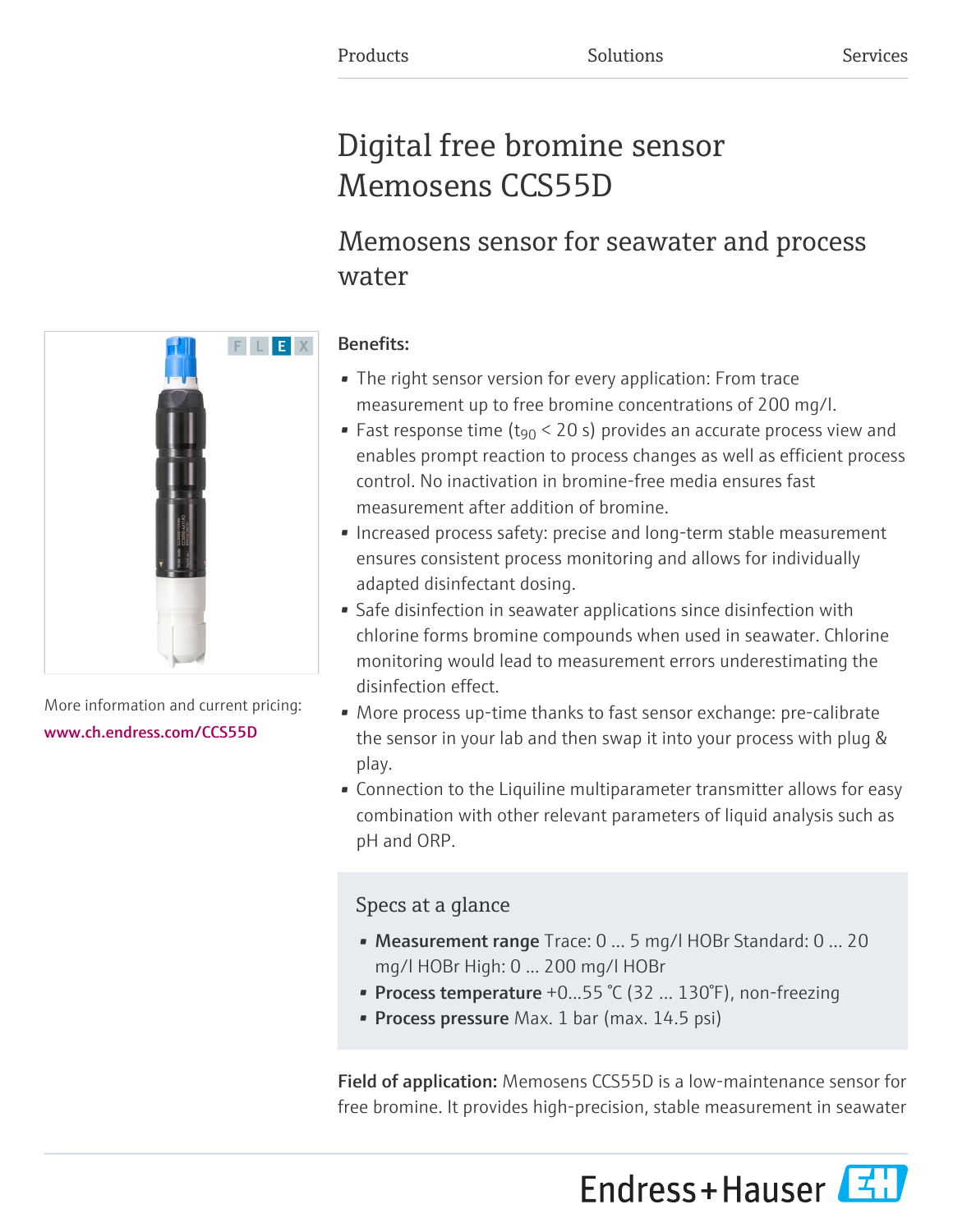for desalination plants, process or cooling water, swimming pools and fish farming industry. The free bromine sensor ensures safe disinfection with bromine even at low water volumes. It features fast response times guaranteeing efficient process control. Thanks to Memosens digital technology, CCS55D combines maximum process and data integrity with simple operation.

# Features and specifications

#### Disinfection Measuring principle

Free bromine

#### Application

Seawater - to ensure reliable disinfection Process water - wide range of application due to large measuring range Pool water - efficient dosing thanks to precise measurement

#### Characteristic

Amperometric measurement of dissolved free bromine

#### Measurement range

Trace: 0 ... 5 mg/l HOBr Standard: 0 ... 20 mg/l HOBr High: 0 ... 200 mg/l HOBr

#### Measuring principle

Closed, membrane covered measuring cell Reduction of free bromine at the working electrode

#### Design

Closed amperometric 2-electrode measuring cell with PET membrane

#### **Material**

Sensor shaft: POM Membrane: PET Membrane cap: PVDF